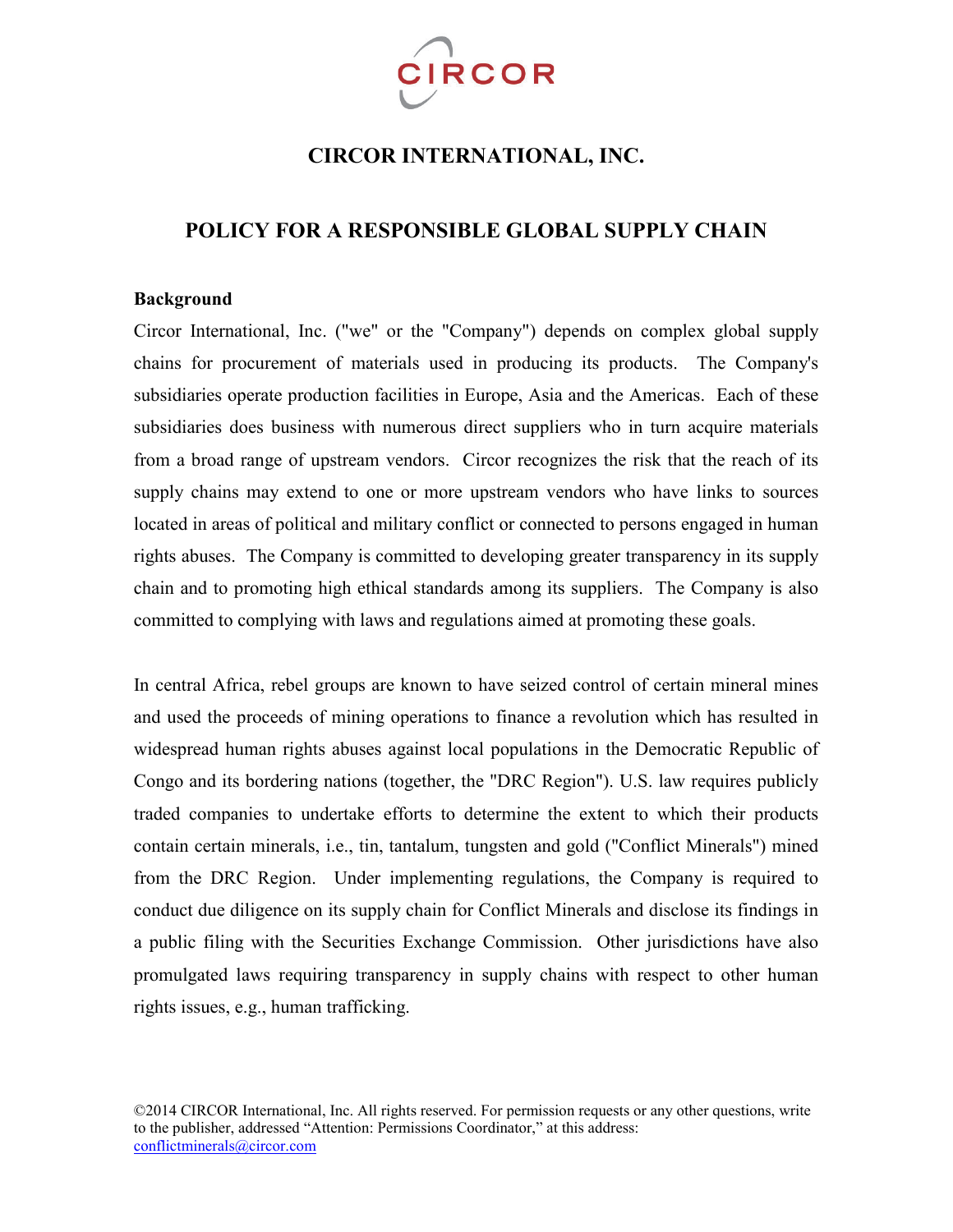### **POLICY FOR A RESPONSIBLE SUPPLY CHAIN**

Accordingly, the Company has adopted this policy statement on responsible sourcing of materials from certain conflict-affected and high-risk areas. We commit to undertake an examination of our supply chain activities with the goal of ensuring greater transparency, including the elimination of any linkage that we may identify to persons or groups engaged in human rights abuses.

### **Policy Statement**

Circor recognizes that there are serious human rights abuses associated with the extraction, transport and trade of Conflict Minerals from the DRC Region. The Company will undertake efforts to manage the risk that its products may contain Conflict Minerals. We will adhere to the following procedures to determine whether such Conflict Minerals are used in the production of our products.

- 1. We will review our products to identify any items that have a specification or function that requires the use of a Conflict Mineral.
- 2. We will conduct a reasonable inquiry of our suppliers to confirm or refute our findings and, where confirmed, request our suppliers to identify the Conflict Minerals' country of origin.
- 3. Where we have reason to believe that a direct material contains a Conflict Mineral directly or indirectly sourced from the DRC Region, the Company will request its direct suppliers of such Conflict Minerals to disclose the identities of their upstream suppliers, with the goal of identifying the smelter (or, for gold, the refiner) and ultimately source mine of the Conflict Mineral.
- 4. Where the Company discovers evidence indicating the probability that materials provided by a direct supplier contain Conflict Minerals sourced from the DRC Region, the Company will make further inquiry to determine whether its purchase of such materials is benefitting any persons known to be engaged in human rights abuses in the DRC Region.